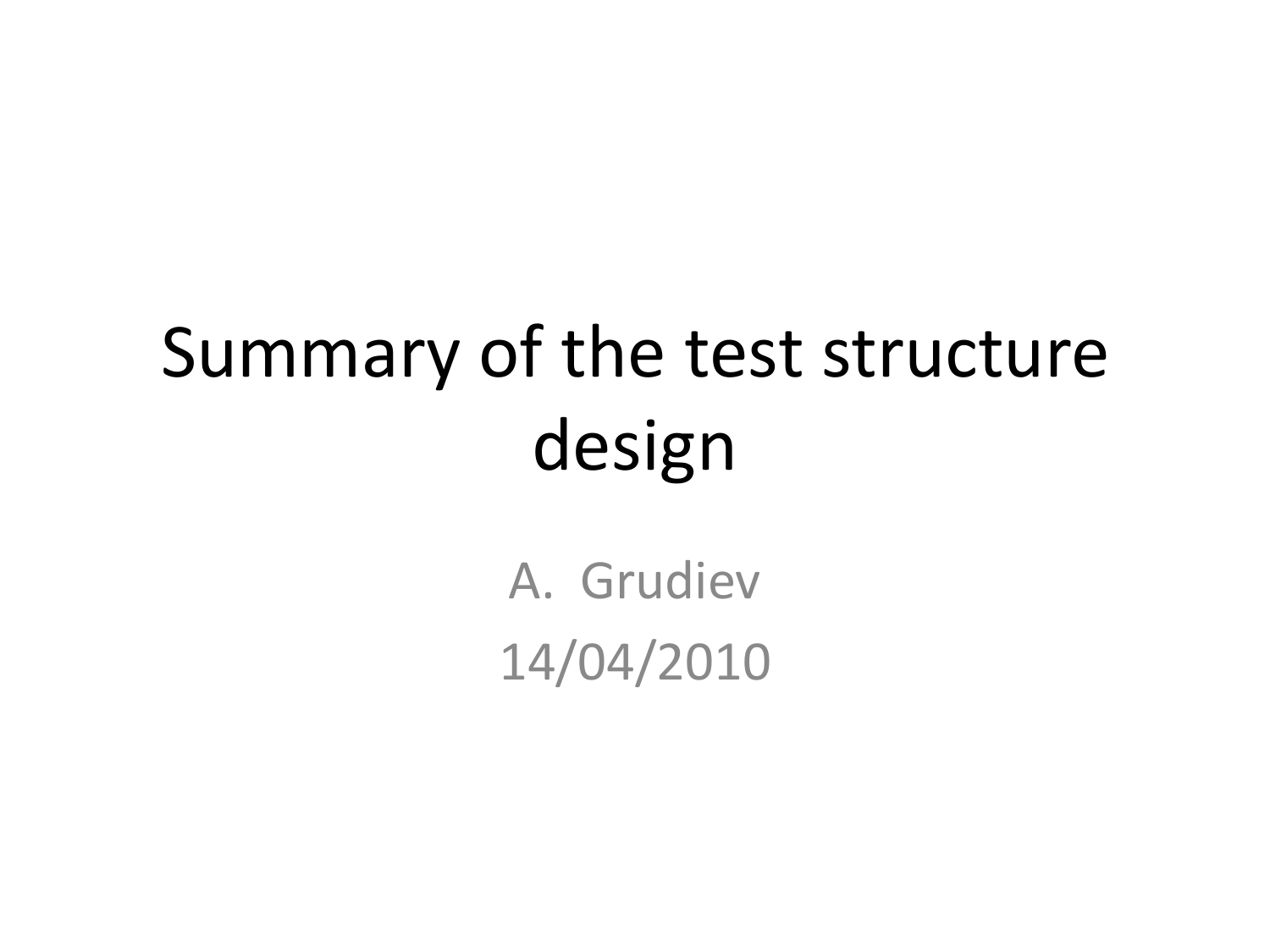### 11.424 GHz, <100 MV/m>, 100 ns, reg. cells

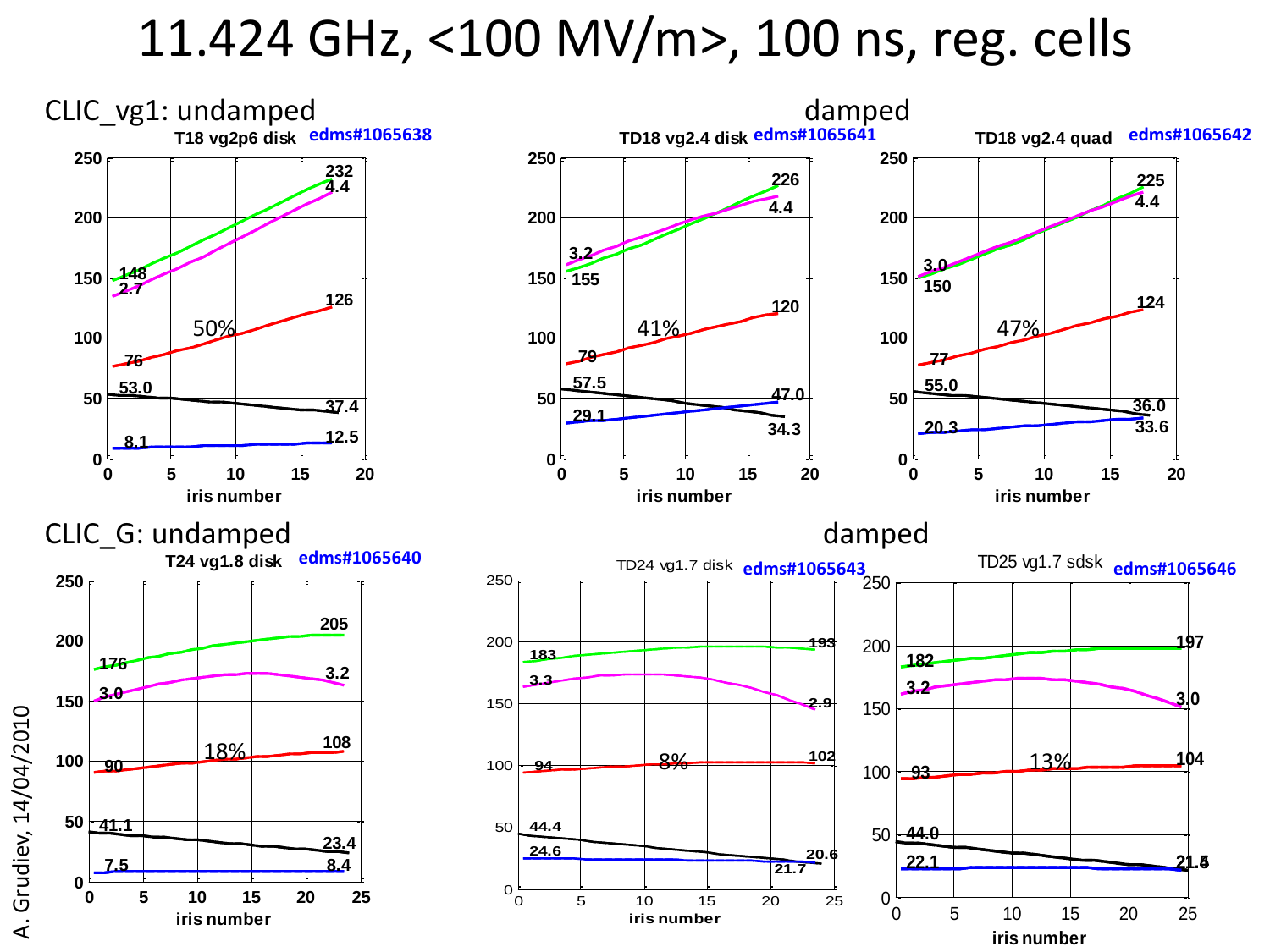### 11.994 GHz, <100 MV/m>, 100 ns, reg. cells

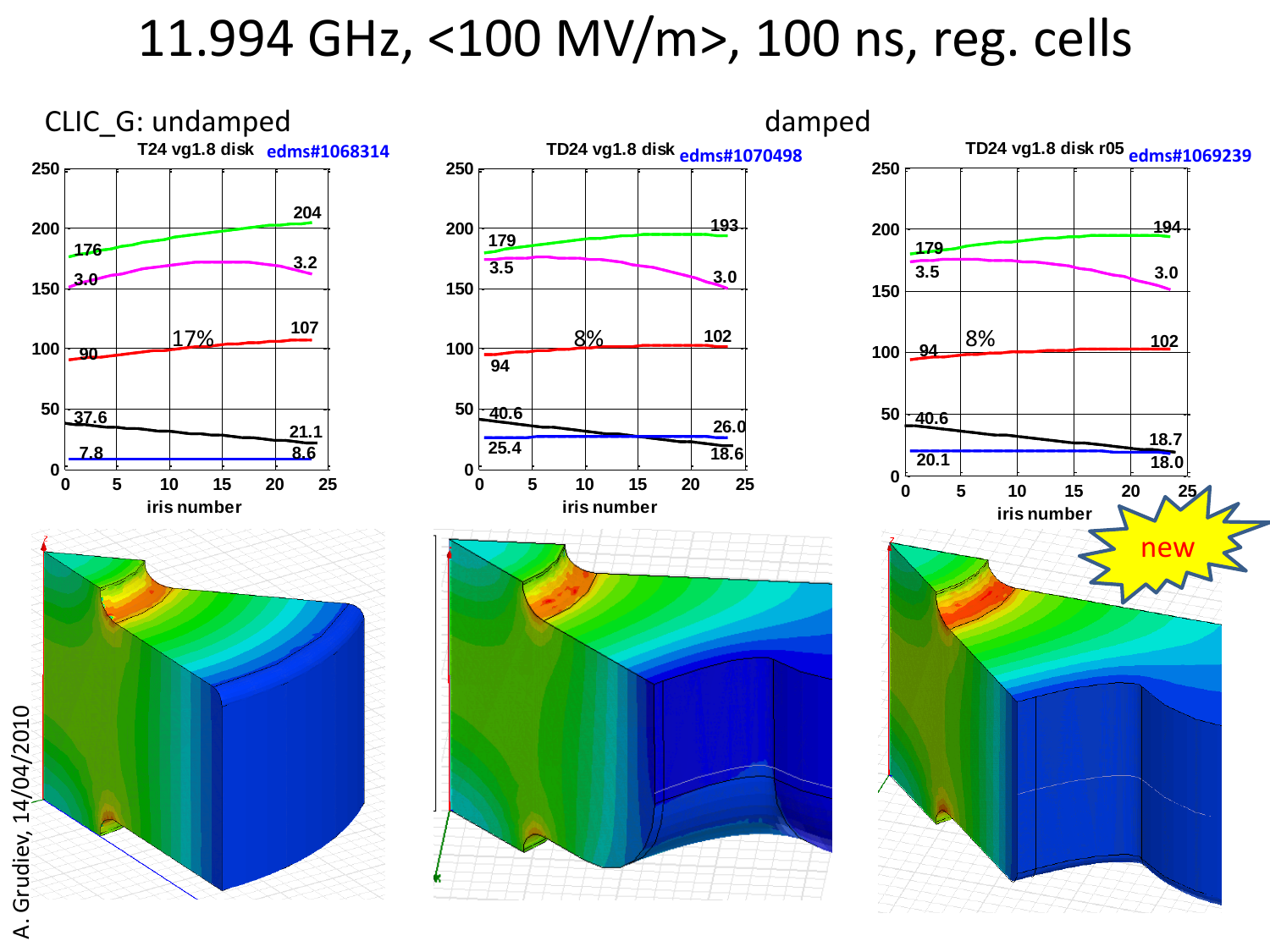### Preliminary Design of the Damping Load

Will be used for CLIC module prototype and for a structure prototype for high power testing with damping load inside (TD24\_vg1.8\_diskR05\_SiC)





Tip size 1x1 mm Tip length 20 mm or 30 mm Base size 5.6 x 5 or 5.5 mm Base length 10 mm Waveguide width  $\frac{1}{80.00}$   $\frac{1}{90.00}$   $\frac{1}{100.00}$   $\frac{1}{110.00}$  awd = 10.1 mm or 11 mm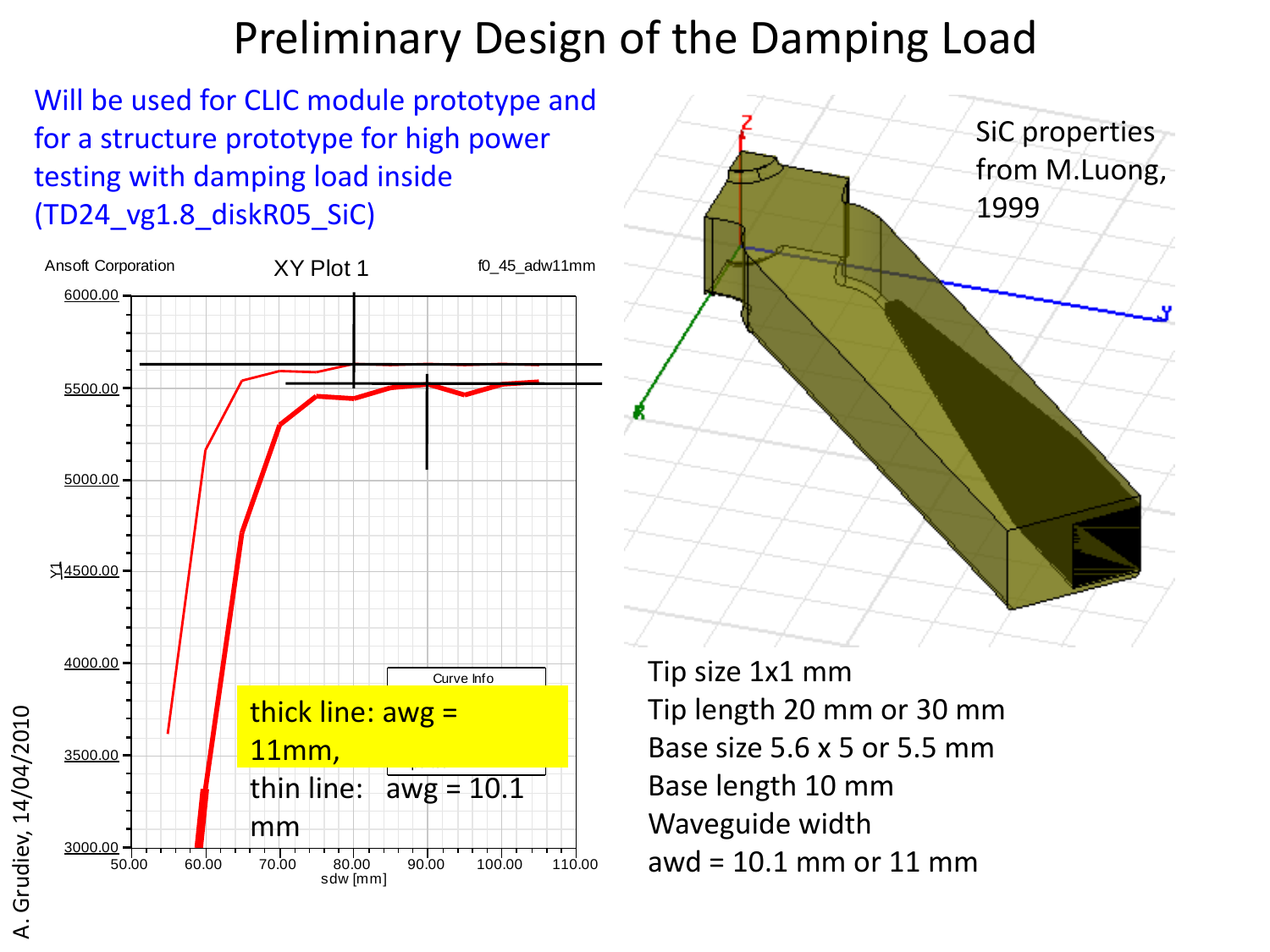### Design of the damped compact coupler

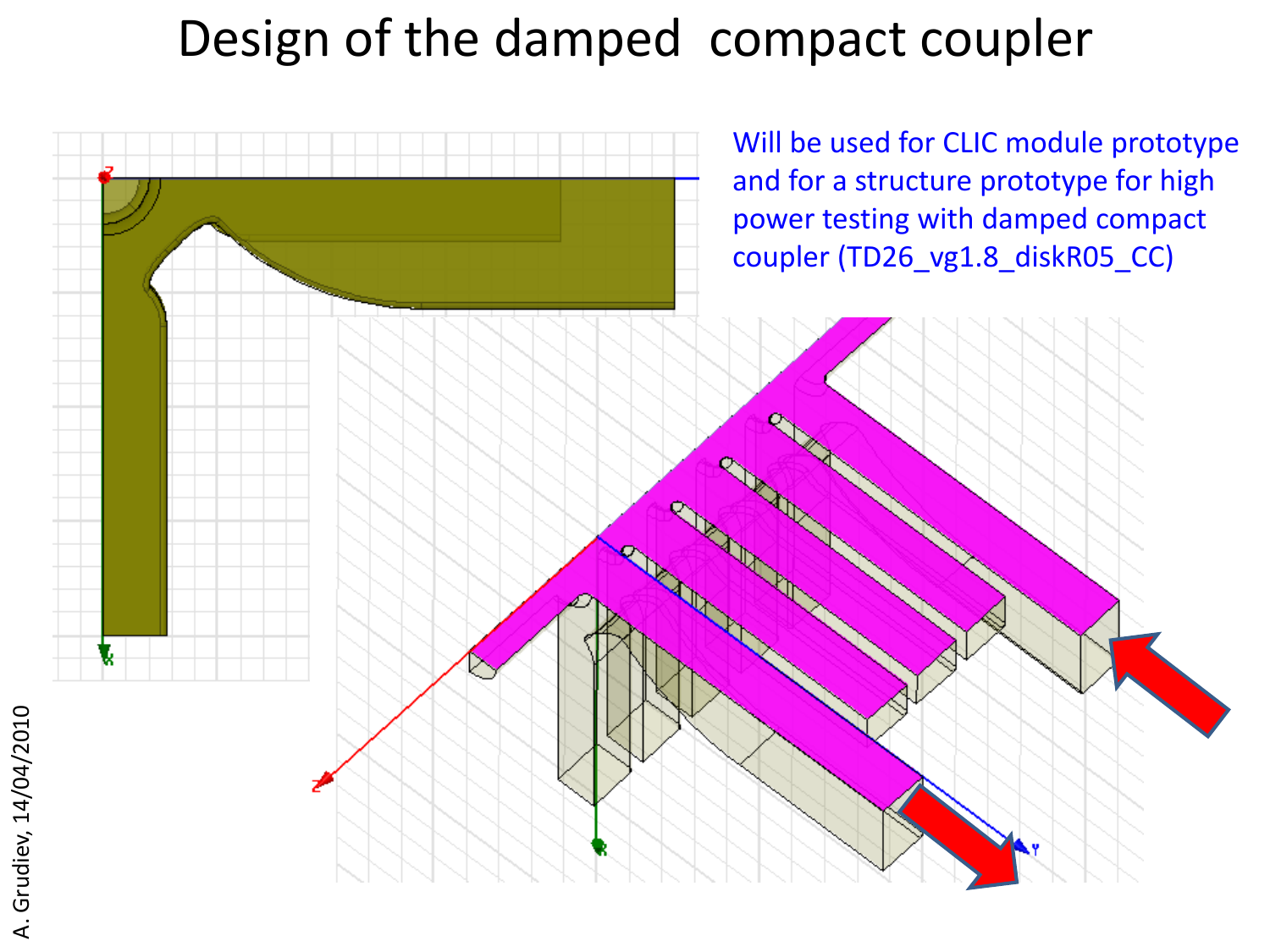## Beyond CLIC\_G

•A structure with a degree of tapering lower than TD18\_vg2.6\_disk (41%) and TD24\_vg1.8\_diskR05 (8%) is an interesting option

- For example,  $\sim$  20-25 %
- It could also have bigger average aperture if CLIC main beam bunch charge can be increased accordingly.
- A detailed optimization of the parameters and rf design will be done this year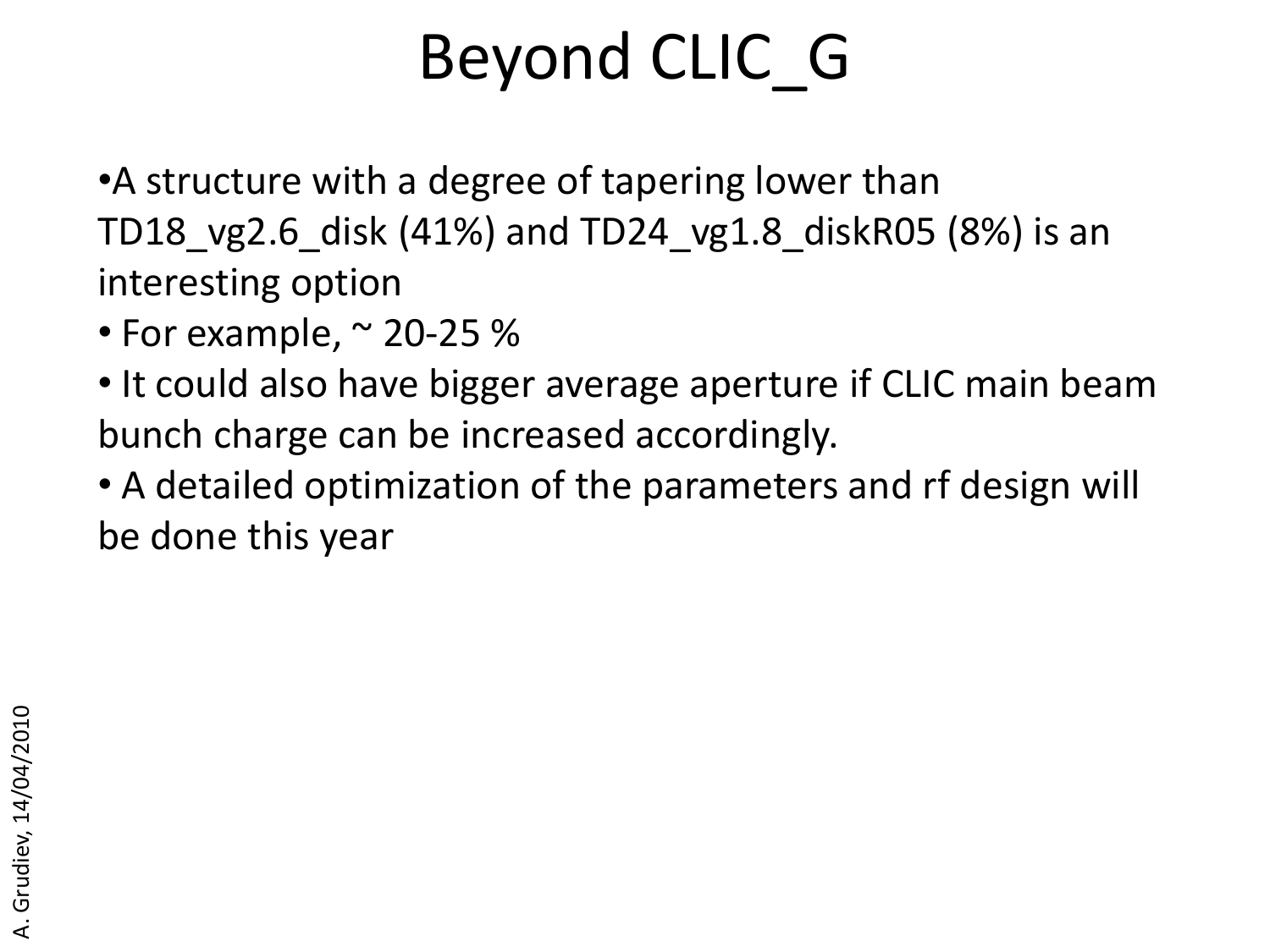### The test matrix (all structures in disks)

#### R. Zennaro 2008

#### In red: 11.4 GHz new structures (C10)

In blue: 30 GHz new structures (scaled values for *a* and *d*) (C30)

| $d$ [mm]<br>$\alpha$ [mm] | 2.79                                | 2.13                          | 2.00                                                 | 1.66                                               | 1.37                   | 1.25                       |
|---------------------------|-------------------------------------|-------------------------------|------------------------------------------------------|----------------------------------------------------|------------------------|----------------------------|
| 2.53                      |                                     |                               |                                                      | Vg: 0.7%                                           |                        | $CLIC$ _vg1<br>output 1.0% |
| 2.85                      | Direct comparison of variation of d |                               |                                                      | T53 output<br>1.0%                                 |                        |                            |
| 3.0                       |                                     |                               | $C$ $N$ $N$<br>Direct comparison of variation of P/c | $11 - 125%$                                        |                        | <b>Damped</b><br>version?  |
| 3.87<br>$3.89*$           | Vq: 2.25%<br>$(\star)$              | $30$ GHz $2\pi/3$<br>x2.6%    |                                                      | T53 input<br>Vg: 3.3%                              |                        |                            |
| 4.38                      |                                     | $30$ GHz $2\pi/3$<br>4.7%     |                                                      | Direct (Test for a relatively large group velocity |                        |                            |
| 5.00                      |                                     | <b>30 GHz</b><br>$\pi/2$ 7.4% |                                                      |                                                    | 30 GHz<br>$2\pi/38.2%$ |                            |

KEK 005/13/2008 7 (\*) not very different from input vg1 (*d*=2.79; *a*=4.06)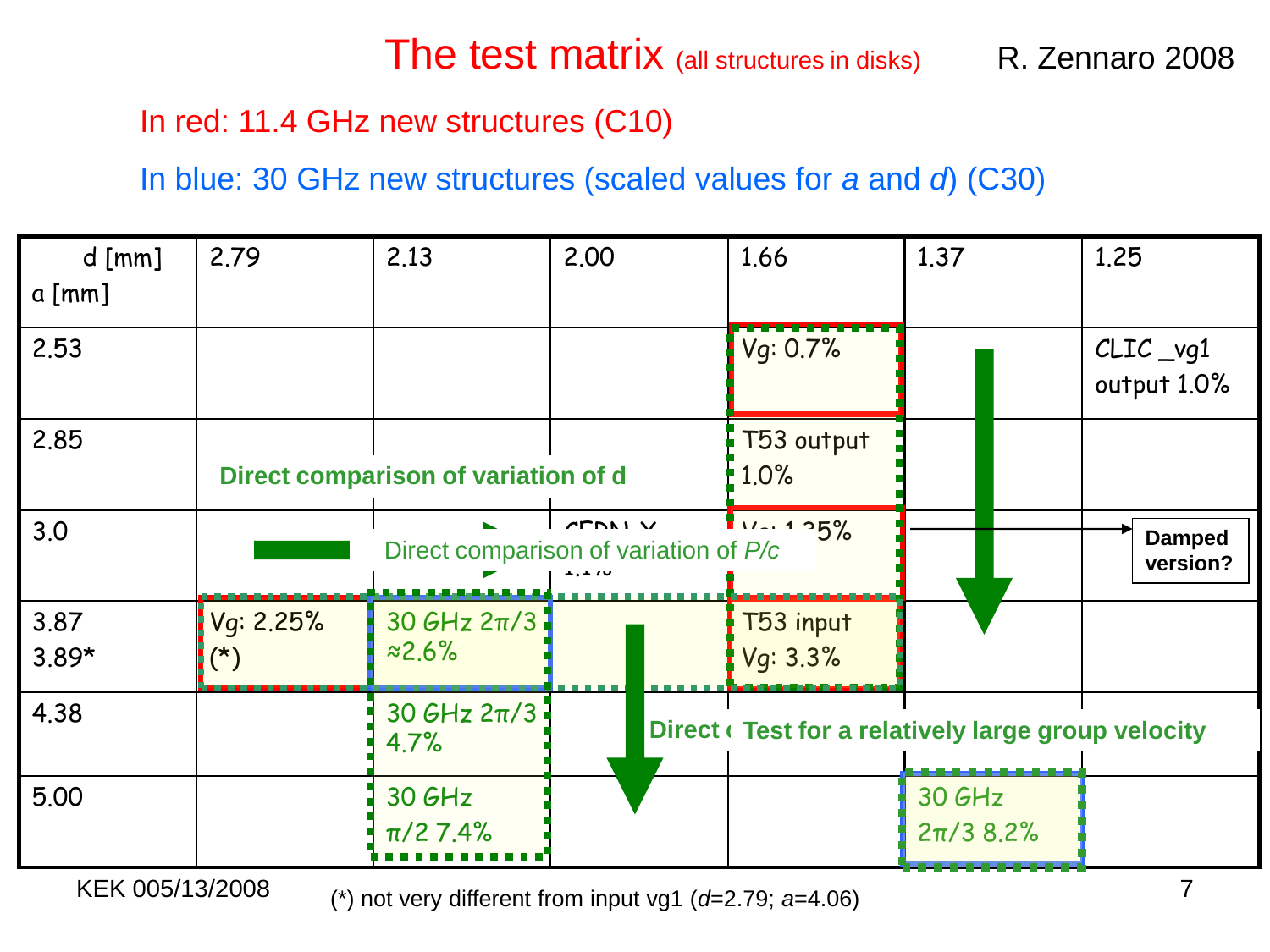# C10 family

•Aperture scan (un-damped cells)

- •C10\_vg1.35
- $\cdot$ C10 vg0.7
- •Different damping geometry (damped cells with iris geometry from C10 vg1.35)
	- •CD10\_WDS
		- different materials are on hold
	- •CD10 Choke (edms#1071742)
		- different choke gap will be investigated

C10 family is still a valid approach because it is simpler and cheaper than a full scale tapered structure prototype.

The main problem is lower priority so it goes very slow, much slower than tapered structures. (C10-paradox !)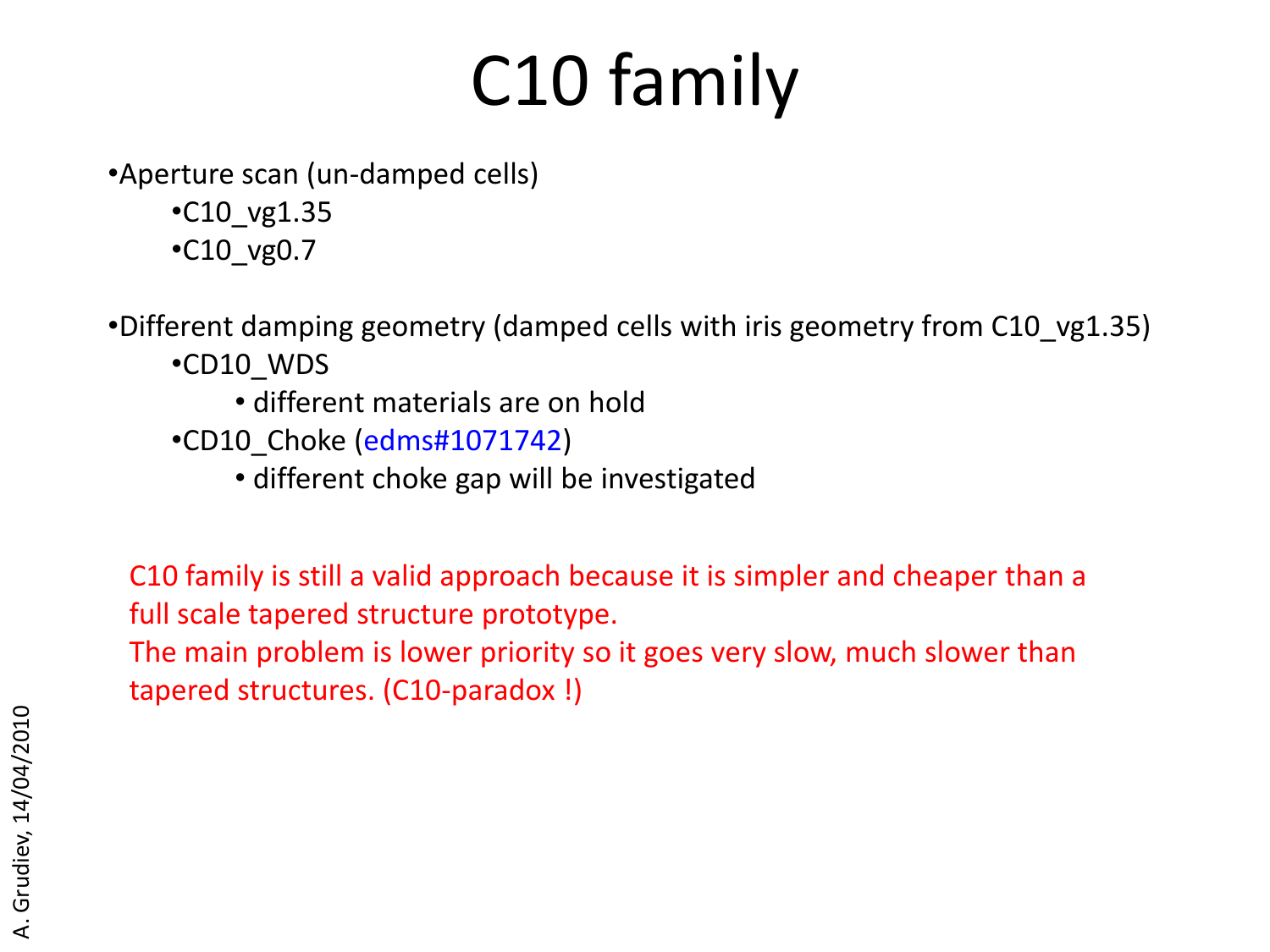## Single-feed mode launcher Design for C10 structures